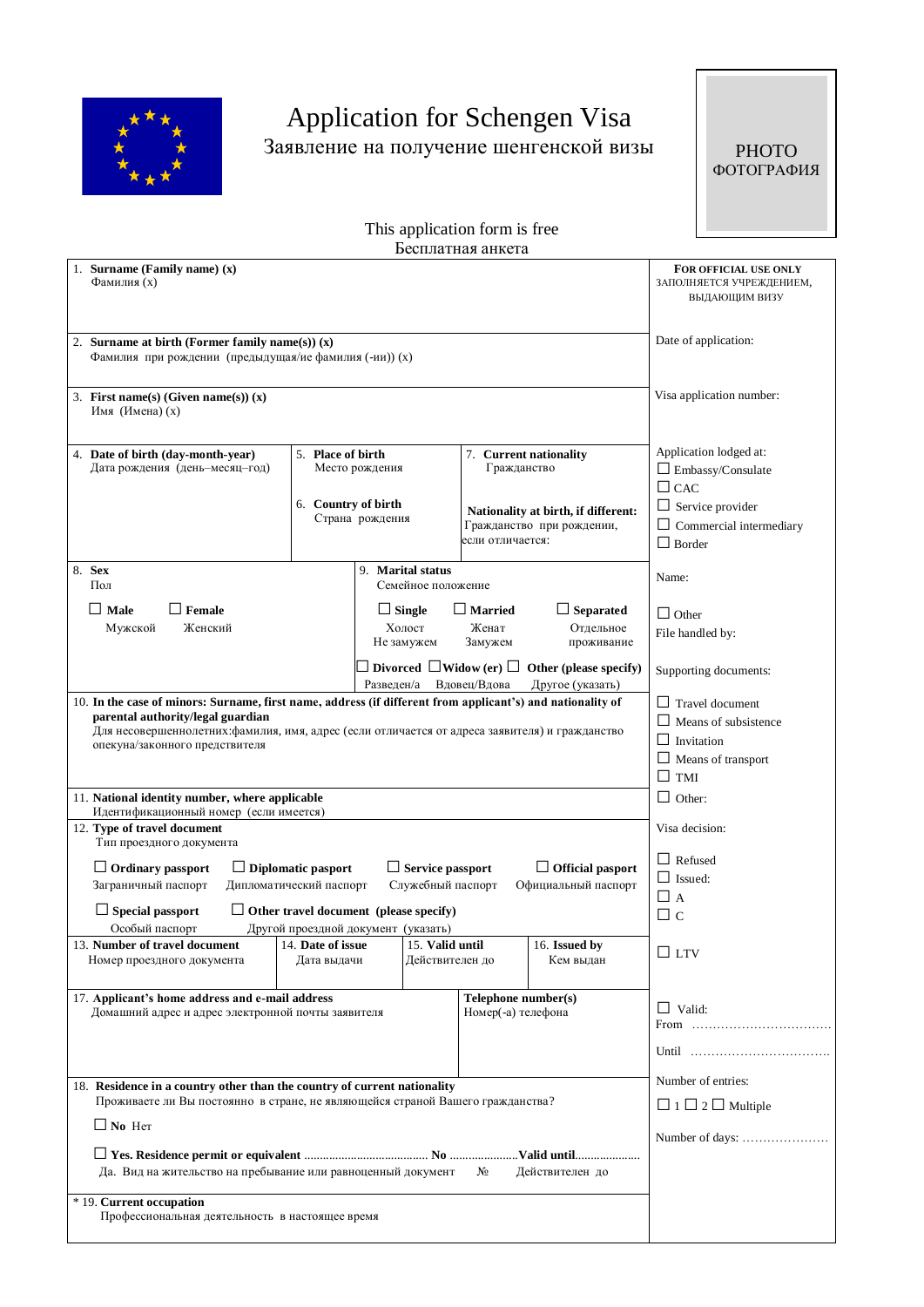| * 20. Employer and employer's address and telephone number. For student, name and address of<br>educational establishment.<br>Работодатель: название организации, адрес и служебный телефон. Для студентов и школьников -<br>название и адрес учебного заведения. |                                                                                                       |  |
|-------------------------------------------------------------------------------------------------------------------------------------------------------------------------------------------------------------------------------------------------------------------|-------------------------------------------------------------------------------------------------------|--|
| 21. Main purpose(s) of the journey:                                                                                                                                                                                                                               |                                                                                                       |  |
| Основная (-ые) цель (-и) поездки:                                                                                                                                                                                                                                 |                                                                                                       |  |
|                                                                                                                                                                                                                                                                   |                                                                                                       |  |
| $\Box$ Tourism                                                                                                                                                                                                                                                    | $\Box$ Business $\Box$ Visiting family or friends $\Box$ Cultural $\Box$ Sports $\Box$ Official visit |  |
| Служебная<br>Туризм                                                                                                                                                                                                                                               | Посещение родственников и друзей Культура Спорт Официальная                                           |  |
|                                                                                                                                                                                                                                                                   |                                                                                                       |  |
| $\Box$ Medical reasons                                                                                                                                                                                                                                            | $\Box$ Study $\Box$ Transit $\Box$ Airport transit $\Box$ Other (please specify)                      |  |
| Лечение<br>Обучение<br>Транзит                                                                                                                                                                                                                                    | Транзит через аэропорт<br>Другое (указать)                                                            |  |
| 22. Member State(s) of destination                                                                                                                                                                                                                                | 23. Member State of first entry                                                                       |  |
| Страна (-ы) назначения                                                                                                                                                                                                                                            | Страна первого въезда                                                                                 |  |
|                                                                                                                                                                                                                                                                   |                                                                                                       |  |
|                                                                                                                                                                                                                                                                   |                                                                                                       |  |
|                                                                                                                                                                                                                                                                   |                                                                                                       |  |
| Number of entries requested<br>24.                                                                                                                                                                                                                                | Duration of the intended stay or transit<br>25.                                                       |  |
| Запрашиваемое количество въездов                                                                                                                                                                                                                                  | <b>Indicate numbers of days</b>                                                                       |  |
|                                                                                                                                                                                                                                                                   | Продолжительность пребывания или                                                                      |  |
| $\Box$ Single entry $\Box$ Two entries $\Box$ Multiple entries                                                                                                                                                                                                    | транзита                                                                                              |  |
| Однократный<br>Двукратный<br>Многократный                                                                                                                                                                                                                         | Указать количество дней                                                                               |  |
|                                                                                                                                                                                                                                                                   |                                                                                                       |  |

#### **The fields marked with \* shall not be filled in by family members of EU, EEA or CH citizens (spouse, child or dependent ascendant) while exercising their right to free movement. Family members of EU, EEA or CH citizens shall present documents to prove this relationship and fill in fields No 34 and 35.**

Поля, отмеченные знаком «\*», не заполняются членами семьи граждан Европейского Союза, Европейского Экономического Пространства или Швейцарии (супруг/а, дети или экономически зависимые родственники по восходящей линии), при осуществлении своего права на свободное передвижение, должны предоставить документы, подтверждающие родство, и заполнить поля 34 и 35.

#### **(x) Fields 1-3 shall be filled in in accordance with the data in the travel document.**

| (х) Поля 1-3 заполняются в соответствии с данными проездного документа.                                                                                                     |                 |                                                  |  |
|-----------------------------------------------------------------------------------------------------------------------------------------------------------------------------|-----------------|--------------------------------------------------|--|
| 26. Schengen visas issued during the past three years                                                                                                                       |                 |                                                  |  |
| Шенгенские визы, выданные за последние три года                                                                                                                             |                 |                                                  |  |
| $\Box$ No Her                                                                                                                                                               |                 |                                                  |  |
|                                                                                                                                                                             |                 |                                                  |  |
| Да. Дата (-ы) срока действия с                                                                                                                                              | до              |                                                  |  |
|                                                                                                                                                                             |                 |                                                  |  |
|                                                                                                                                                                             |                 |                                                  |  |
|                                                                                                                                                                             |                 |                                                  |  |
|                                                                                                                                                                             |                 |                                                  |  |
| 27. Fingerprints collected previously for the purpose of applying for a Schengen visa                                                                                       |                 |                                                  |  |
| Отпечатки пальцев, предоставленные ранее при подаче заявления на получение Шенгенской визы                                                                                  |                 |                                                  |  |
| $\Box$ No Her                                                                                                                                                               |                 |                                                  |  |
|                                                                                                                                                                             |                 | Дата (если известна)                             |  |
|                                                                                                                                                                             |                 |                                                  |  |
| 28. Entry permit for the final country of destination, where applicable                                                                                                     |                 |                                                  |  |
| Разрешение на въезд в страну конечного назначения (если необходимо)                                                                                                         |                 |                                                  |  |
|                                                                                                                                                                             |                 |                                                  |  |
|                                                                                                                                                                             |                 |                                                  |  |
| Кем выдано                                                                                                                                                                  | Действительно с | до                                               |  |
|                                                                                                                                                                             |                 |                                                  |  |
| 29. Intended date of arrival in the Schengen area<br>Предполагаемая дата въезда в шенгенскую зону                                                                           | area            | 30. Intended date of departure from the Schengen |  |
|                                                                                                                                                                             |                 | Предполагаемая дата выезда из шенгенской зоны    |  |
|                                                                                                                                                                             |                 |                                                  |  |
|                                                                                                                                                                             |                 |                                                  |  |
|                                                                                                                                                                             |                 |                                                  |  |
| * 31. Surname and first name of the inviting person(s) in the Member State(s). If not applicable, name of<br>hotel(s) or temporary accommodation(s) in the Member State(s). |                 |                                                  |  |
| Фамилия и имя лица(лиц), приглашающего (-их) в страну (-ы) Шенгенской зоны. В случае                                                                                        |                 |                                                  |  |
| отсутствия такового - название гостиницы (гостиниц) или адрес (-а) временного пребывания на                                                                                 |                 |                                                  |  |
| территории государств-участников Шенгенского соглашения.                                                                                                                    |                 |                                                  |  |
|                                                                                                                                                                             |                 |                                                  |  |
|                                                                                                                                                                             |                 |                                                  |  |
| Address and e-mail address of inviting person(s)/hotel(s)/temporary                                                                                                         |                 | <b>Telephone and telefax</b>                     |  |
| accommodation(s)<br>Адрес и электронный адрес приглашающего (-их) лица                                                                                                      |                 | Номер телефона и факса                           |  |
| (лиц)/гостиницы (гостиниц)/адрес временного пребывания                                                                                                                      |                 |                                                  |  |
|                                                                                                                                                                             |                 |                                                  |  |
|                                                                                                                                                                             |                 |                                                  |  |
|                                                                                                                                                                             |                 |                                                  |  |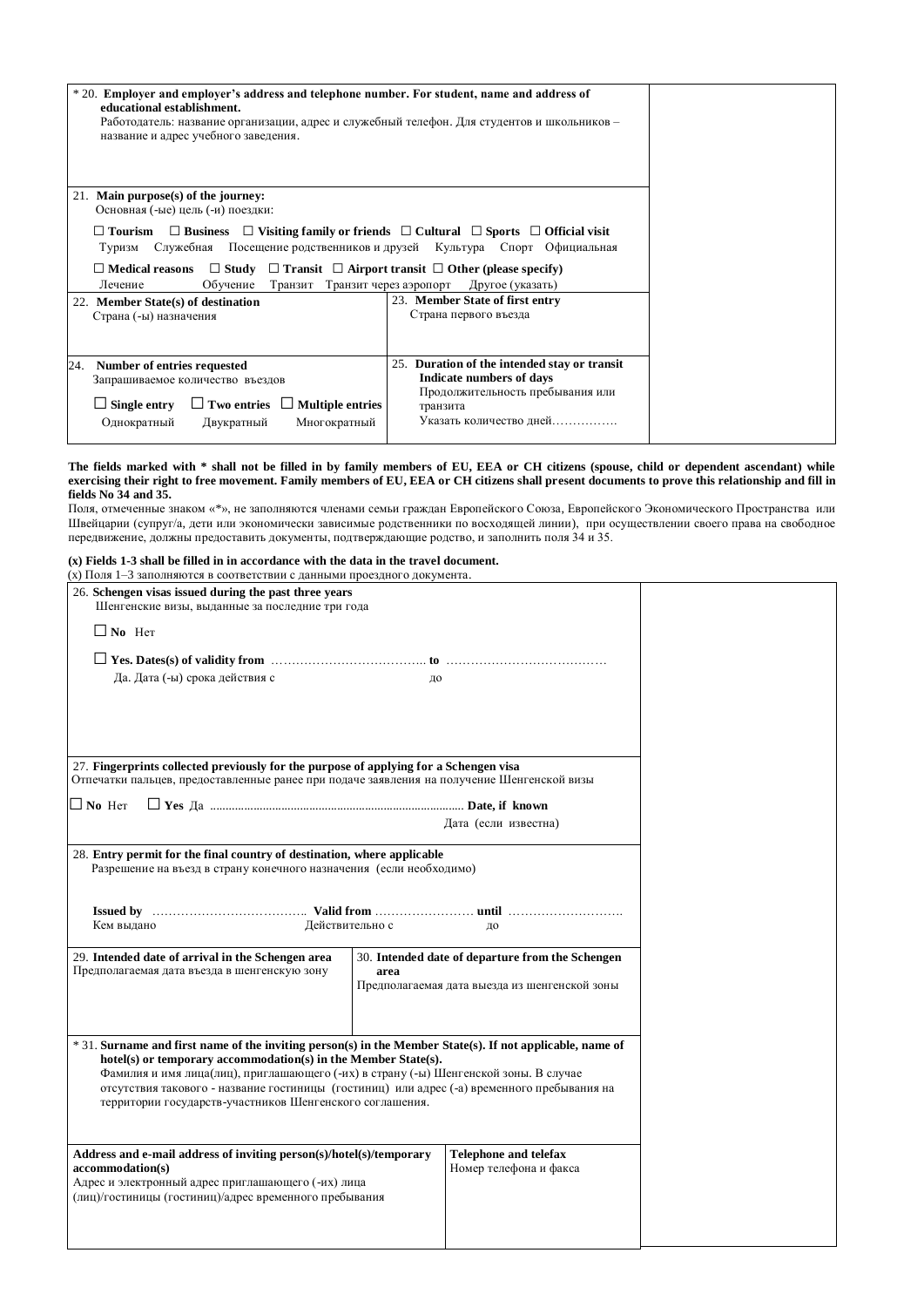| * 32. Name and address of inviting company/organisation<br>Название и адрес приглашающей компании/организации                                                                                                                                                                                  |                                                                                                                                                                                                                                                                                                                                                                | Telephone and telefax of<br>company/organisation<br>Номер телефона и факса<br>компании/организации                            |  |
|------------------------------------------------------------------------------------------------------------------------------------------------------------------------------------------------------------------------------------------------------------------------------------------------|----------------------------------------------------------------------------------------------------------------------------------------------------------------------------------------------------------------------------------------------------------------------------------------------------------------------------------------------------------------|-------------------------------------------------------------------------------------------------------------------------------|--|
| Surname, first name, address, telephone, telefax, and e-mail address of contact person in<br>company/organisation<br>Фамилия и имя, адрес, телефон, факс и адрес электронной почты контактного лица в<br>компании/организации                                                                  |                                                                                                                                                                                                                                                                                                                                                                |                                                                                                                               |  |
| *33. Cost of travelling and living during the applicant's stay is covered<br>Расходы заявителя на проезд и на пребывание покрывает                                                                                                                                                             |                                                                                                                                                                                                                                                                                                                                                                |                                                                                                                               |  |
| $\Box$ by the applicant himself/herself<br>Сам заявитель                                                                                                                                                                                                                                       |                                                                                                                                                                                                                                                                                                                                                                | $\Box$ by a sponsor (host, company, organisation), please specify<br>Спонсор (приглашающее лицо, фирма, организация), указать |  |
| <b>Means of support</b><br>Средства содержания                                                                                                                                                                                                                                                 |                                                                                                                                                                                                                                                                                                                                                                | упомянутые в пунктах 31 и 32<br>другие (указать)                                                                              |  |
| $\Box$ Cash<br>Наличные деньги<br>$\Box$ Traveller's cheques<br>Дорожные чеки<br>$\Box$ Credit card<br>Кредитная карта<br>$\Box$ Prepaid accommodation<br>Оплаченное место пребывания<br>$\Box$ Prepaid transport<br>Оплаченный транспорт<br>$\Box$ Other (please specify)<br>Другое (указать) | <b>Means of support</b><br>Средства содержания<br>$\Box$ Cash<br>Наличные деньги<br>$\Box$ Accommodation provided<br>Обеспечивается место проживания<br>$\Box$ All expenses covered during the stay<br>Оплачиваются все расходы во время пребывания<br>$\Box$ Prepaid transport<br>Оплачивается транспорт<br>$\Box$ Other (please specify)<br>Другое (указать) |                                                                                                                               |  |

| 34. Personal data of the family member who is an EU, EEA or CH citizen<br>Личные данные члена семьи гражданина ЕС, ЕЭП или Швейцарии |                                                           |                                                                                                                                                                |  |
|--------------------------------------------------------------------------------------------------------------------------------------|-----------------------------------------------------------|----------------------------------------------------------------------------------------------------------------------------------------------------------------|--|
| <b>Surname</b><br>Фамилия                                                                                                            |                                                           | First name $(s)$<br>Имя (имена)                                                                                                                                |  |
| Date of birth<br>Дата рождения                                                                                                       | <b>Nationality</b><br>Гражданство                         | Number of travel document of ID card<br>Номер паспорта или удостоверения<br>личности                                                                           |  |
| 35. Family relationship with an EU, EEA or CH citizen<br>$\Box$ spouse<br>ребенок<br>супруг (-а)                                     | Родственное отношение с гражданином ЕС, ЕЭП или Швейцарии | $\Box$ grandchild<br>$\Box$ dependent ascendant<br>внук / внучка<br>иждивенец                                                                                  |  |
| 36. Place and date<br>Место и дата                                                                                                   |                                                           | 37. Signature (for minors, signature of parental<br>authority/legal guardian)<br>Подпись (для несовершеннолетних - подпись<br>опекуна/законного представителя) |  |

**I am aware that the visa fee is not refunded if the visa is refused.** Я информирован/a, что в случае отказа в выдаче визы визовый сбор не возвращается.

**Applicable in case a multiple-entry visa is applied for (cf. Field No 24):**

Применяется, если запрашивается виза на многократный въезд (см.пункт 24):

**I am aware of the need to have an adequate travel medical insurance for my first stay and any subsequent visits to the territory of Member States.** Я информирован/a, что для первого пребывания и последующих посещений территории стран-участников Шенгенского соглашения требуется соответствующий международный медицинский страховой полис.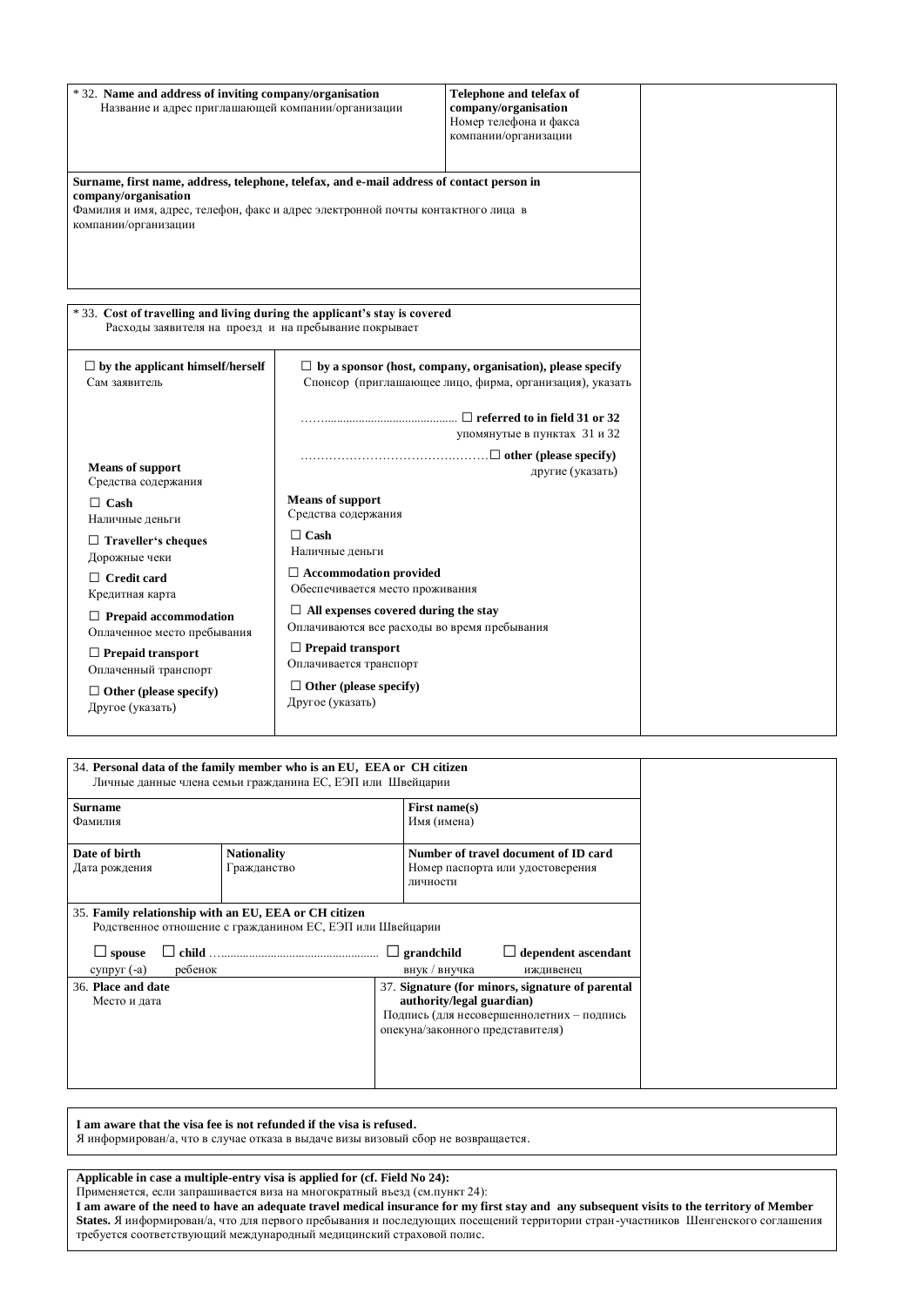**I am aware of and consent to the following: the collection of the data required by this application form and the taking of my photograph and, if applicable, the taking of fingerprints, are mandatory for the examination of the visa application; and any personal data concerning me which appear on the visa application form, as well as my fingerprints and my photograph will be supplied to the relevant authorities of the Member States and processed by those authorities, for the purposes of a decision on my visa application.**

**Such data as well as data concerning the decision taken on my application or a decision whether to annul, revoke or extend a visa issued will be entered into, and stored in the Visa Information Sysetm (VIS)** (1) **for a maximum period of five years, during which it will be accessible to the visa authorities and the authorities competent for carrying out checks on visas at external borders and within the Member States, immigration and asylum authorities in the Member States for the purposes of verifying whether the condition for the legal entry into, stay and residence on the territory of the Member States are fulfilled, of identifying persons who do not or who no longer fulfil these conditions, of examining an asylum applicaton and of determining responsibility fo such examination. Under certain conditions the data will be also available to designated authorities of the Member States and to Europol for the purpose of the prevention, detection and investigation of terrorist offences and of other serious criminal offences. The authority of the Member State responsible for processing the data is the Danish Immigration Service, Ryesgade 53, DK-2100 Copenhagen Ø, Denmark, e-mail: us@us.dk**

**I am aware that I have the right to obtain in any of the Member States notification of the data relating to me recorded in the VIS and of the Member State which transmitted the data, and to request that data relating to me which are inaccurate be corrected and that data relating to me processed unlawfully be deleted. At my express request, the authority examining my application will inform me of the manner in which I may exercise my right to check the personal data concerning me and have them corrected or deleted, including the related remedies according to the national law of the State concerned. The national supervisory authority of that Member State (the Danish Data Protection Agency, Borgergade 28, DK-1300 Copenhagen K, Denmark, e-mail: dt@datatilsynet.dk) will hear claims concerning the protection of personal data.**

**I declare that to the best of my knowledge all particulars supplied by me are correct and complete. I am aware that any false statements will lead to my application being rejected or to the annulment of a visa already granted any may also render me liable to prosecution under the law of the Member State which deals with the application.**

**I undertake to leave the territory of the Member States before the expiry of the visa, if granted. I have been informed that possession of a visa is only one of the prerequisites for entry into the European territory of the Member States. The mere fact that a visa has been granted to me does not mean that I will be entitled to compensation if I fail to comply with the relevant provisions of Article 5(1) of Regulation (EC) No 562/2006 (Schengen Borders Code) and I am terefore refused entry. The prerequisites for entry will be checked again on entry into the European territory of the Member States.**

Я информирован/-а и согласен/-а с тем, что предоставление мною личных данных, указанных в настоящей анкете, фотографирование и, в случае необходимости, снятие отпечатков пальцев являются обязательными для рассмотрения визового заявления; все личные данные, относящиеся ко мне и представленные в визовой анкете, будут переданы компетентным органам государств -участников Шенгенского соглашения и будут ими обработаны для принятия решения по моему заявлению.

Эти данные, как и данные о решении, принятом по моему заявлению, или о решении аннулировать или продлить срок действия уже выданной визы, будут введены и сохранены в Визовой информационной системе (VIS) **<sup>1</sup>** максимально на 5 лет и в этот период будут доступны государственным учреждениям или службам, в компетенцию которых входит производить проверку виз на внешних границах Шенгенской зоны и в ее странах-участниках, а также иммиграционным службам и учреждениям, предоставляющим убежище, с целью проверки соблюдения требований законного въезда, пребывания и проживания на территории стран-участников, а также для выявления лиц, которые не выполняют или перестали выполнять эти условия, для рассмотрения прошений о предоставлении убежища и определения органов, ответственных за это рассмотрение. На некоторых условиях данные будут доступны также определенным службам государствучастников Шенгенского соглашения и Европолу для предотвращения, раскрытия и расследования правонарушений, связанных с терроризмом, и других тяжких преступлений. Государственным учреждением, ответственным за обработку данных является Danish Immigration Service, Ryesgade 53, DK-2100 Copenhagen Ø, Denmark, e-mail: us@us.dk

Мне известно, что в любом государстве-участнике Шенгенского соглашения имею право получить уведомление о данных, касающихся меня и хранящихся в системе (VIS), и о государстве-участнике, предоставившем такие данные, а также требовать исправления неверных данных, касающихся меня, и удаления моих личных данных, полученных незаконным путем. По моему запросу учреждение, оформляющее мое заявление, сообщит мне о способе осуществления моего права на проверку личных данных, а также на исправление или удаление данных в порядке, установленном национальным законодательством соответствующего государства. Учреждение ответственное за надзор: the Danish Data Protection Agency, Borgergade 28, DK-1300 Copenhagen K, Denmark, e-mail: dt@datatilsynet.dk.

Я заверяю, что все данные, добросовестно указанные мною в анкете, являются правильными и полными. Мне известно, что ложные данные могут стать причиной отказа или аннулирования уже выданной визы, а также повлечь за собой уголовное преследование в соответствии с законодательством того государства-участника Шенгенского соглашения, которое рассматривает моѐ визовое заявление. Если виза будет выдана, я обязуюсь покинуть территорию государств-участников Шенгенского соглашения до истечения срока действия визы. Я информирован/-а о том, что наличие визы является лишь одним из условий, необходимых для въезда на европейскую территорию государств-участников Шенгенского соглашения. Сам факт предоставления визы не даѐт права на получение компенсации в случае невыполнения мною требований п.1 ст.5 Распоряжения (Европейское сообщество) № 562/2006 (Шенгенского пограничного кодекса), вследствие чего не могут отказать во въезде в страну. При въезде на европейскую территорию государств-участников Шенгенского соглашения вновь проверяется, соблюдены ли условия въезда.

| Place and date<br>Место и дата | Signature (for minors, signature of parental authority/legal guardian)<br>Подпись (для несовершеннолетних - подпись опекуна/законного представителя) |
|--------------------------------|------------------------------------------------------------------------------------------------------------------------------------------------------|
|                                |                                                                                                                                                      |
|                                |                                                                                                                                                      |
|                                |                                                                                                                                                      |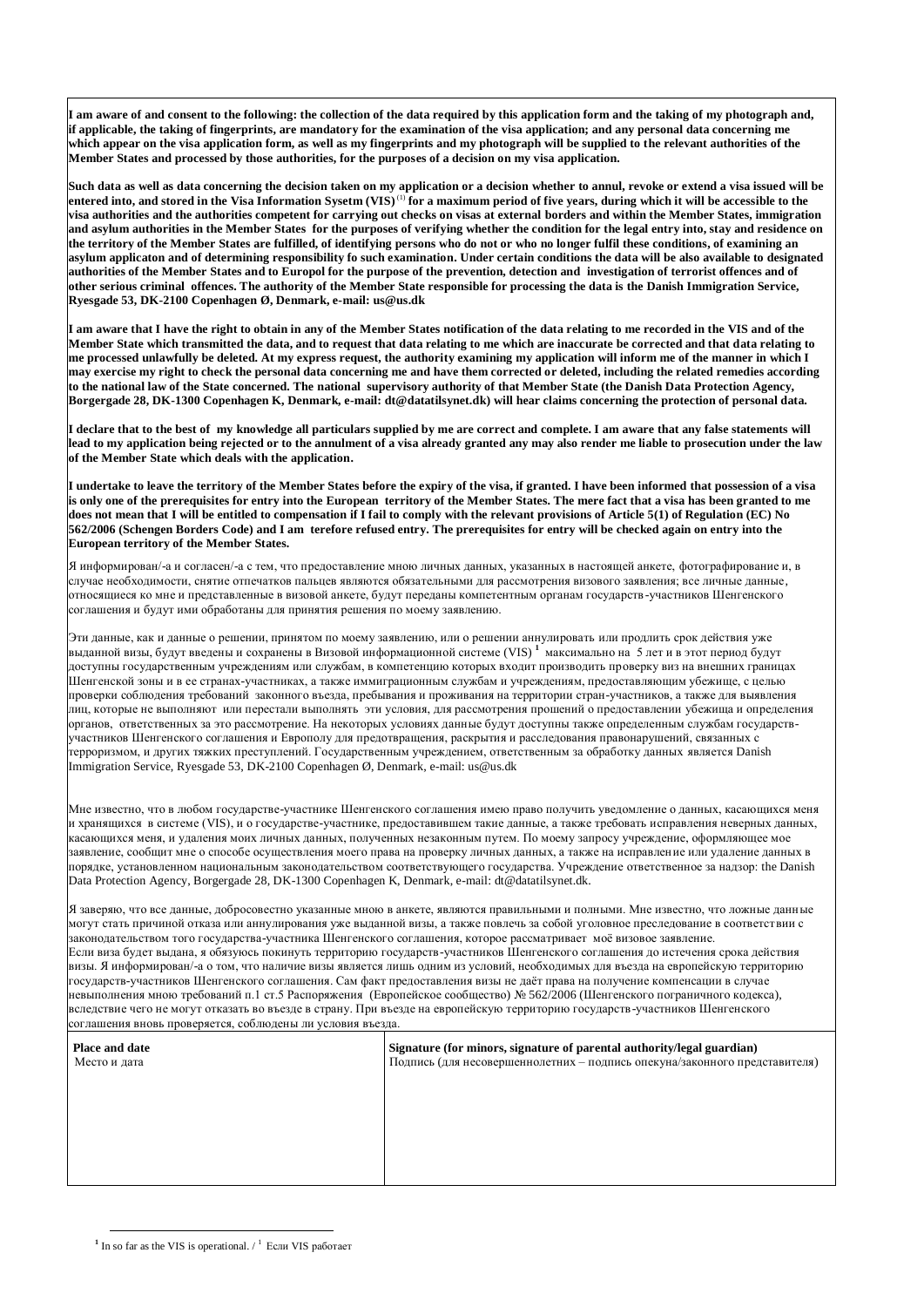# **Application for Schengen Visa Supplementary Information Визовая анкета в страны Шенгена Дополнительная информация**

#### **This application form is free Бесплатная анкета**

Family members of EU or EEA citizens (spouse, child or dependent ascendant) do not have to answer the questions marked with  $*$ . They only have to fill in name, date of **birth, passport number, to read the text in S13 and to sign the form in S17-18. Family members of EU or EEA citizens have to present documents to prove this relationship. However, family members of Danish citizens have to fill in all fields in the form.**

**Членам семьи граждан ЕС и Европейской Экономической Зоны (супруг/супруга, дети или родственник по восходящей линии) необязательно отвечать на вопросы, намеченные звездочкой \*. Им необходимо указать только ФИО, дату рождения, номер паспорта, прочитать статью S13 и расписаться под пунктами S17-18. Члены семьи граждан ЕС и Европейской Экономической Зоны должны предъявить документы, подтверждающие их родство. Впрочем, члены семьи граждан Дании должны заполнить все пункты анкеты.**

| Name<br>Фамилия, имя отчество                                         |                                   |
|-----------------------------------------------------------------------|-----------------------------------|
| Date of birth (day-month-year)<br>Дата рождения (число – месяц - год) | Passport number<br>Номер паспорта |
|                                                                       |                                   |

| *S1 If employed, since when have you had your present job? (day-month-year)        |                           |                                                       |                      |                                                     | FOR        |
|------------------------------------------------------------------------------------|---------------------------|-------------------------------------------------------|----------------------|-----------------------------------------------------|------------|
| Если Вы работаете, когда Вас приняли на работу в данном предприятии?               |                           |                                                       |                      | EMBASSY/CONSULATE                                   |            |
| (число – месяц - год)                                                              |                           |                                                       |                      | <b>USE ONLY</b>                                     |            |
| *S2 If self-employed, since when have you been self-employed? (day-month-year)     |                           |                                                       |                      | Только для отметок                                  |            |
| Если Вы - частный предприниматель, когда начали свою деятельность?                 |                           |                                                       |                      | Посольства /                                        |            |
| (число - месяц - год)                                                              |                           |                                                       |                      | консульства                                         |            |
| *S3 Is it possible for you to return to your job?                                  |                           | $\sqcup$ Yes<br>$\Box$ No                             |                      |                                                     |            |
| Сможете ли Вы вернуться к Вашему месту работы?                                     |                           | Her<br>Да                                             |                      |                                                     |            |
| *S4 If a student, what are you studying?<br>Если Вы студент, что изучаете?         |                           |                                                       |                      |                                                     |            |
|                                                                                    |                           |                                                       |                      |                                                     |            |
|                                                                                    |                           |                                                       |                      |                                                     |            |
| When did you begin studying? (day-month-year)                                      |                           |                                                       |                      |                                                     |            |
| Когда Вы начали обучение? (число - месяц - год)                                    |                           |                                                       |                      |                                                     |            |
|                                                                                    |                           |                                                       |                      |                                                     |            |
| When are your studies due to end? (day-month-year)                                 |                           |                                                       |                      |                                                     |            |
| Когда Вы планируете окончить обучение? (число - месяц - год)                       |                           |                                                       |                      |                                                     |            |
|                                                                                    |                           |                                                       |                      |                                                     |            |
|                                                                                    |                           |                                                       |                      |                                                     |            |
|                                                                                    |                           |                                                       |                      |                                                     |            |
| *S5 Is your host/sponsor in Schengen:<br>Приглашающей стороной в Шенгене является: |                           |                                                       |                      |                                                     |            |
|                                                                                    |                           |                                                       |                      | Fiancé(e) / boyfriend / girlfriend                  |            |
| $\Box$ Spouse<br>Супруг / супруга                                                  | LJ.                       | Grandparent(s)<br>Дедушка / бабушка                   | ப                    | Невеста / жених / бойфренд /                        |            |
|                                                                                    |                           |                                                       |                      | гёрлфренд                                           |            |
| $\Box$ Child                                                                       |                           | $\Box$ Uncle / Aunt                                   |                      | $\Box$ Friend                                       |            |
| Сын / дочь                                                                         |                           | Дядя / тетя                                           |                      | Друг / подруга                                      |            |
| Brother / Sister                                                                   |                           | $\Box$ Nephew / Niece                                 |                      | $\Box$ Company                                      |            |
| Брат/сестра                                                                        |                           | Племянник / племянница                                |                      | Компания (предприятие)                              |            |
| $\Box$ Parent(s)                                                                   |                           | Cousin                                                | ப                    | Organisation                                        |            |
| Родитель / родители                                                                |                           | Двоюродный брат / сестра                              |                      | Организация                                         |            |
| $\Box$ Other (Please specify):                                                     |                           |                                                       |                      |                                                     |            |
| Другое (Пожалуйста, укажите):                                                      |                           |                                                       |                      |                                                     |            |
|                                                                                    |                           |                                                       |                      |                                                     |            |
| *S6 If host/sponsor in Schengen is your fiancé(e):                                 |                           |                                                       |                      |                                                     |            |
| Если приглашающее лицо в Шенгене Ваша невеста / Ваш жених:                         |                           |                                                       |                      |                                                     |            |
| In which country did you last meet?                                                |                           |                                                       |                      |                                                     |            |
| В какой стране Вы последний раз встречались?                                       |                           |                                                       |                      |                                                     |            |
|                                                                                    |                           |                                                       |                      |                                                     |            |
|                                                                                    |                           |                                                       |                      |                                                     |            |
| When did you last meet? (day-month-year)                                           |                           |                                                       |                      |                                                     |            |
| Когда Вы последний раз встречались? (число - месяц - год)                          |                           |                                                       |                      |                                                     |            |
|                                                                                    |                           |                                                       |                      |                                                     |            |
|                                                                                    |                           |                                                       |                      |                                                     |            |
| *S7 If you are married:                                                            |                           |                                                       |                      |                                                     |            |
| Если Вы женаты / замужем:                                                          |                           |                                                       |                      |                                                     |            |
| Are you living with your                                                           | Is your spouse also       |                                                       |                      | Have you or have you been notified that your spouse |            |
| spouse?                                                                            | applying for a visa?      |                                                       |                      | has filed an application for separation or divorce? |            |
| Вы проживаете вместе с                                                             |                           | Ваша супруга / Ваш супруг                             |                      | Вы или Ваш супруг / Ваша супруга подал (-а)         |            |
| супругой / супругом?                                                               |                           | тоже подает заявление на                              | документы на развод? |                                                     |            |
|                                                                                    | визу?                     |                                                       |                      |                                                     | Stamp of   |
| $\Box$ No / Her<br>$\Box$ Yes / $\Diamond$ a                                       | $\Box$ Yes / $\Diamond$ a | $\hfill\Box$<br>No / Her<br>$\Box$ Yes / $\Diamond$ a |                      | $\hfill\Box$<br>No / Her                            | Embassy or |
|                                                                                    |                           |                                                       |                      |                                                     | Consulate  |
|                                                                                    |                           |                                                       |                      |                                                     |            |
| *S8 If you have children not accompanying you:                                     |                           |                                                       |                      |                                                     |            |
| Имеете ли Вы детей, не сопровождающих Вас:                                         |                           |                                                       |                      |                                                     |            |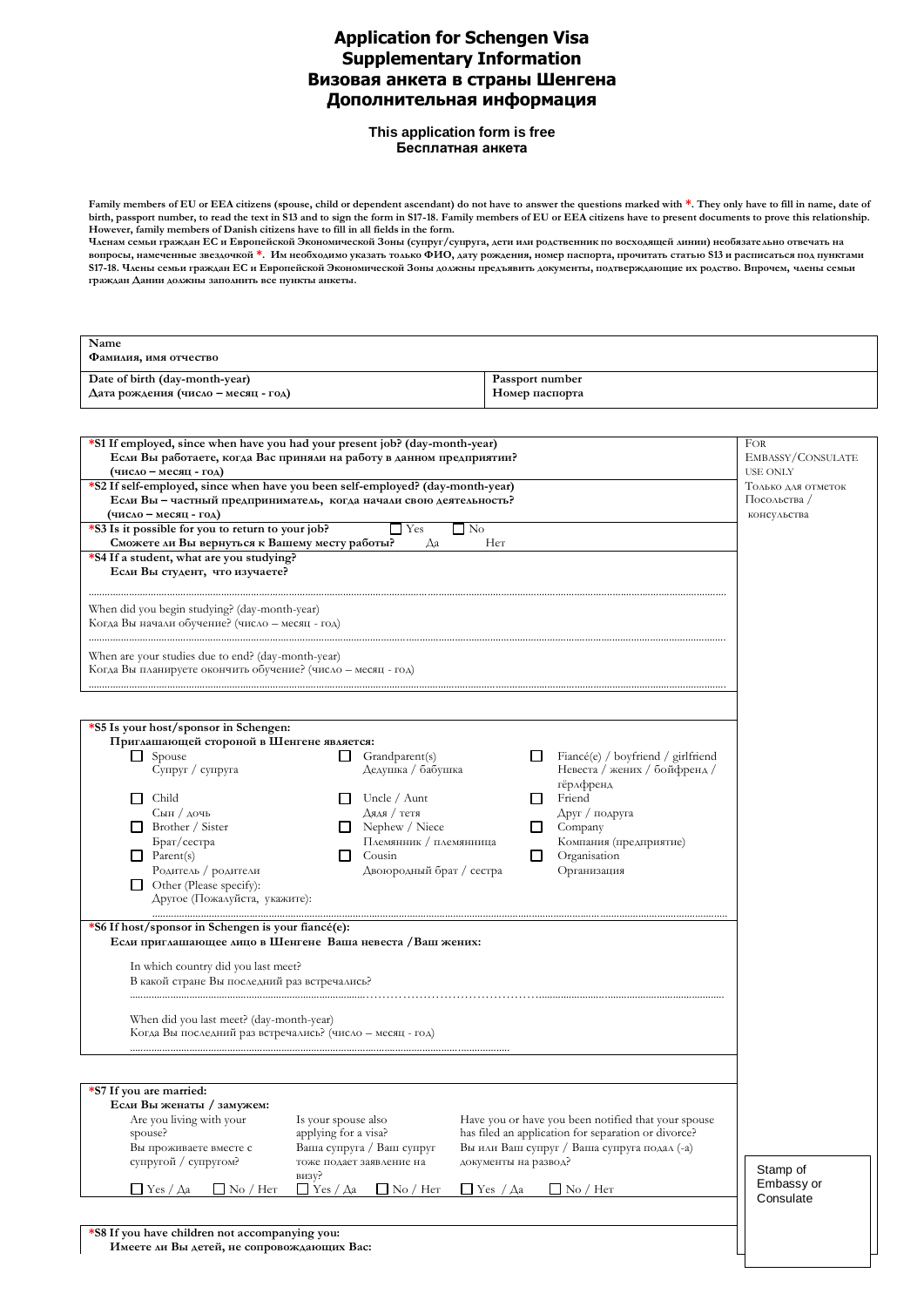| 1 | Name:<br>ФИО                                                                                      | Date of birth: (day-month-year)<br>Дата рождения: (число- месяц - год)                                   |
|---|---------------------------------------------------------------------------------------------------|----------------------------------------------------------------------------------------------------------|
|   | Marital status:                                                                                   |                                                                                                          |
|   | Семейное положение:                                                                               | Country of residence:<br>Страна проживания:                                                              |
|   | If the child is minor, is the child living with you?                                              | If child is minor, do you have custody of the child?                                                     |
|   | Если ребенок является несовершеннолетним,                                                         | Если ребенок является несовершеннолетним, имеете                                                         |
|   | проживает ли он с Вами?                                                                           | ли Вы родительское право?                                                                                |
|   | $\Box$ Yes / $\Diamond$ a<br>$\Box$ No / Her                                                      | $\Box$ Yes / $\Diamond$ a<br>$\Box$ No / Her                                                             |
| 2 | Name:<br>ФИО                                                                                      | Date of birth: (day-month-year)<br>Дата рождения: (число-месяц-год)                                      |
|   | Marital status:                                                                                   | Country of residence:                                                                                    |
|   | Семейное положение:                                                                               | Страна проживания:                                                                                       |
|   | If the child is minor, is the child living with you?                                              | If child is minor, do you have custody of the child?                                                     |
|   | Если ребенок является несовершеннолетним,<br>проживает ли он с Вами?                              | Если ребенок является несовершеннолетним, имеете<br>ли Вы родительское право?                            |
|   |                                                                                                   |                                                                                                          |
| 3 | $\Box$ No / Her<br>$\Box$ Yes / Aa<br>Name:                                                       | $\Box$ Yes / Aa<br>$\Box$ No / Her<br>Date of birth: (day-month-year)                                    |
|   | ФИО                                                                                               | Дата рождения: (число-месяц-год)                                                                         |
|   | Marital status:                                                                                   | Country of residence:                                                                                    |
|   | Семейное положение:                                                                               | Страна проживания:                                                                                       |
|   | If the child is minor, is the child living with you?                                              | If child is minor, do you have custody of the child?                                                     |
|   | Если ребенок является несовершеннолетним,<br>проживает ли он с Вами?                              | Если ребенок является несовершеннолетним, имеете<br>ли Вы родительское право?                            |
|   | ∐ Yes / Да<br>$\Box$ No / Her                                                                     | ∐ Yes / Да<br>$\Box$ No / Her                                                                            |
| 4 | Name:                                                                                             | Date of birth: (day-month-year)                                                                          |
|   | ФИО                                                                                               | Дата рождения: (число-месяц-год)                                                                         |
|   | Marital status:                                                                                   | Country of residence:                                                                                    |
|   | Семейное положение:<br>If the child is minor, is the child living with you?                       | Страна проживания:<br>If child is minor, do you have custody of the child?                               |
|   | Если ребенок является несовершеннолетним,                                                         | Если ребенок является несовершеннолетним, имеете                                                         |
|   | проживает ли он с Вами?                                                                           | ли Вы родительское право?                                                                                |
|   | $\Box$ No / Her<br>∐ Yes / Да                                                                     | $\Box$ Yes / $\Diamond$ a<br>$\Box$ No / Her                                                             |
| 5 | Name:                                                                                             | Date of birth: (day-month-year)                                                                          |
|   | ФИО                                                                                               | Дата рождения: (число-месяц-год)                                                                         |
|   | Marital status:                                                                                   | Country of residence:                                                                                    |
|   | Семейное положение:                                                                               | Страна проживания:                                                                                       |
|   | If the child is minor, is the child living with you?<br>Если ребенок является несовершеннолетним, | If child is minor, do you have custody of the child?<br>Если ребенок является несовершеннолетним, имеете |
|   | проживает ли он с Вами?                                                                           | ли Вы родительское право?                                                                                |
|   | $\Box$ Yes / $\Diamond$ a<br>$\Box$ No / Her                                                      | $\Box$ Yes / $\Diamond$ a<br>$\Box$ No / Het                                                             |
| 6 | Name:                                                                                             | Date of birth: (day-month-year)                                                                          |
|   | ФИО                                                                                               | Дата рождения: (число-месяц-год)                                                                         |
|   | Marital status:<br>Семейное положение:                                                            | Country of residence:<br>Страна проживания:                                                              |
|   | If the child is minor, is the child living with you?                                              | If child is minor, do you have custody of the child?                                                     |
|   | Если ребенок - несовершеннолетний, то он / она с                                                  | Если ребенок является несовершеннолетним, имеете                                                         |
|   | Вами живет?                                                                                       | ли Вы родительское право?                                                                                |
|   | $\Box$ No / Her<br>∐ Yes / Да                                                                     | ∐ Yes / Да<br>$\Box$ No / Her                                                                            |
|   | Name:<br>ФИО                                                                                      | Date of birth: (day-month-year)<br>Дата рождения: (число-месяц-год)                                      |
|   | Marital status:                                                                                   | Country of residence:                                                                                    |
|   | Семейное положение:                                                                               | Страна проживания:                                                                                       |
|   | If the child is minor, is the child living with you?                                              | If child is minor, do you have custody of the child?                                                     |
|   | Если ребенок является несовершеннолетним,<br>проживает ли он с Вами?                              | Если ребенок является несовершеннолетним, имеете<br>ли Вы родительское право?                            |
|   | ∐ Yes / Да<br>$\Box$ No / Her                                                                     | $\Box$ Yes / $\Diamond$ a<br>$\Box$ No / Her                                                             |
| 8 | Name:                                                                                             | Date of birth: (day-month-year)                                                                          |
|   | ФИО                                                                                               | Дата рождения: (число-месяц-год)                                                                         |
|   | Marital status:                                                                                   | Country of residence:                                                                                    |
|   | Семейное положение:<br>If the child is minor, is the child living with you?                       | Страна проживания:<br>If child is minor, do you have custody of the child?                               |
|   | Если ребенок является несовершеннолетним,                                                         | Если ребенок является несовершеннолетним, имеете                                                         |
|   | проживает ли он с Вами?                                                                           | ли Вы родительское право?                                                                                |
|   | $\Box$ Yes / $\Diamond$ a<br>$\Box$ No / Her                                                      | $\Box$ Yes / $\Diamond$ a<br>$\Box$ No / Her                                                             |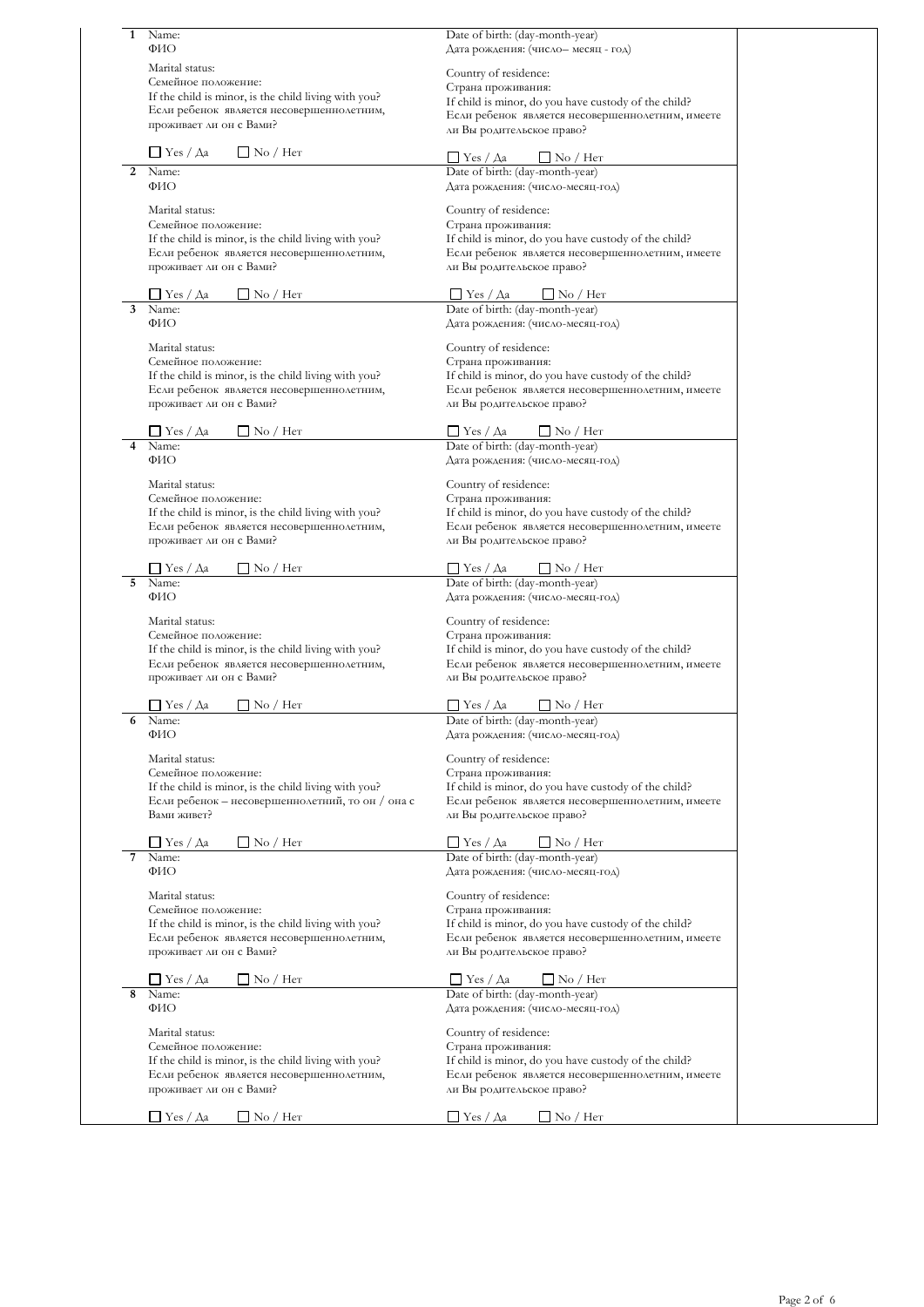| $*_{S9}$                                                                                 |                                                                                     |                                    |
|------------------------------------------------------------------------------------------|-------------------------------------------------------------------------------------|------------------------------------|
| Father's date of birth: (day-month-year)<br>Дата рождения отца: (число-месяц-год)        | Mother's date of birth: (day-month-year)<br>Дата рождения матери: (число-месяц-год) | <b>FOR</b><br>EMBASSY/CONSULATE    |
|                                                                                          |                                                                                     | <b>USE ONLY</b>                    |
| Father's country of residence (if still alive):                                          | Mother's country of residence (if still alive):                                     | Только для отметок<br>Посольства / |
| Страна проживания отца (если тот живой):                                                 | Страна проживания матери (если та живая):                                           | консульства                        |
|                                                                                          |                                                                                     |                                    |
|                                                                                          |                                                                                     |                                    |
| *S10 If you have brothers/sisters:<br>Если у Вас имеются братья / сестры:                |                                                                                     |                                    |
| 1 Name:                                                                                  | Date of birth: (day-month-year)                                                     |                                    |
| ФИО:                                                                                     | Дата рождения: (число-месяц-год)                                                    |                                    |
|                                                                                          | Country of residence:<br>Страна проживания:                                         |                                    |
| 2<br>Name:                                                                               | Date of birth: (day-month-year)                                                     |                                    |
| ФИО:                                                                                     | Дата рождения: (число-месяц-год)                                                    |                                    |
|                                                                                          | Country of residence:                                                               |                                    |
|                                                                                          | Страна проживания:                                                                  |                                    |
| 3 Name:<br>ФИО:                                                                          | Date of birth: (day-month-year)<br>Дата рождения: (число-месяц-год)                 |                                    |
|                                                                                          | Country of residence:                                                               |                                    |
|                                                                                          | Страна проживания:                                                                  |                                    |
| Name:<br>4                                                                               | Date of birth: (day-month-year)                                                     |                                    |
| ФИО:                                                                                     | Дата рождения: (число-месяц-год)                                                    |                                    |
|                                                                                          | Country of residence:<br>Страна проживания:                                         |                                    |
| 5 Name:                                                                                  | Date of birth: (day-month-year)                                                     |                                    |
| ФИО:                                                                                     | Дата рождения: (число-месяц-год)                                                    |                                    |
|                                                                                          | Country of residence:                                                               |                                    |
|                                                                                          | Страна проживания:                                                                  |                                    |
| Name:<br>6<br>ФИО:                                                                       | Date of birth: (day-month-year)                                                     |                                    |
|                                                                                          | Дата рождения: (число-месяц-год)                                                    |                                    |
|                                                                                          | Country of residence:<br>Страна проживания:                                         |                                    |
| 7<br>Name:                                                                               | Date of birth: (day-month-year)                                                     |                                    |
| ФИО:                                                                                     | Дата рождения: (число-месяц-год)                                                    |                                    |
|                                                                                          | Country of residence:                                                               |                                    |
|                                                                                          | Страна проживания:                                                                  |                                    |
| Name:<br>8<br>ФИО:                                                                       | Date of birth: (day-month-year)<br>Дата рождения: (число-месяц-год)                 |                                    |
|                                                                                          | Country of residence:                                                               |                                    |
|                                                                                          | Страна проживания:                                                                  |                                    |
|                                                                                          |                                                                                     |                                    |
| *S11 Criminal offences for which you have been sentenced:<br>Имеется ли у Вас судимость: |                                                                                     |                                    |
|                                                                                          |                                                                                     |                                    |
|                                                                                          |                                                                                     |                                    |
|                                                                                          |                                                                                     |                                    |
|                                                                                          |                                                                                     |                                    |
|                                                                                          |                                                                                     |                                    |
| *S12 Applicant's comments:<br>Комментарии заявителя:                                     |                                                                                     |                                    |
|                                                                                          |                                                                                     |                                    |
|                                                                                          |                                                                                     |                                    |
|                                                                                          |                                                                                     |                                    |
|                                                                                          |                                                                                     |                                    |
|                                                                                          |                                                                                     |                                    |
|                                                                                          |                                                                                     |                                    |
|                                                                                          |                                                                                     |                                    |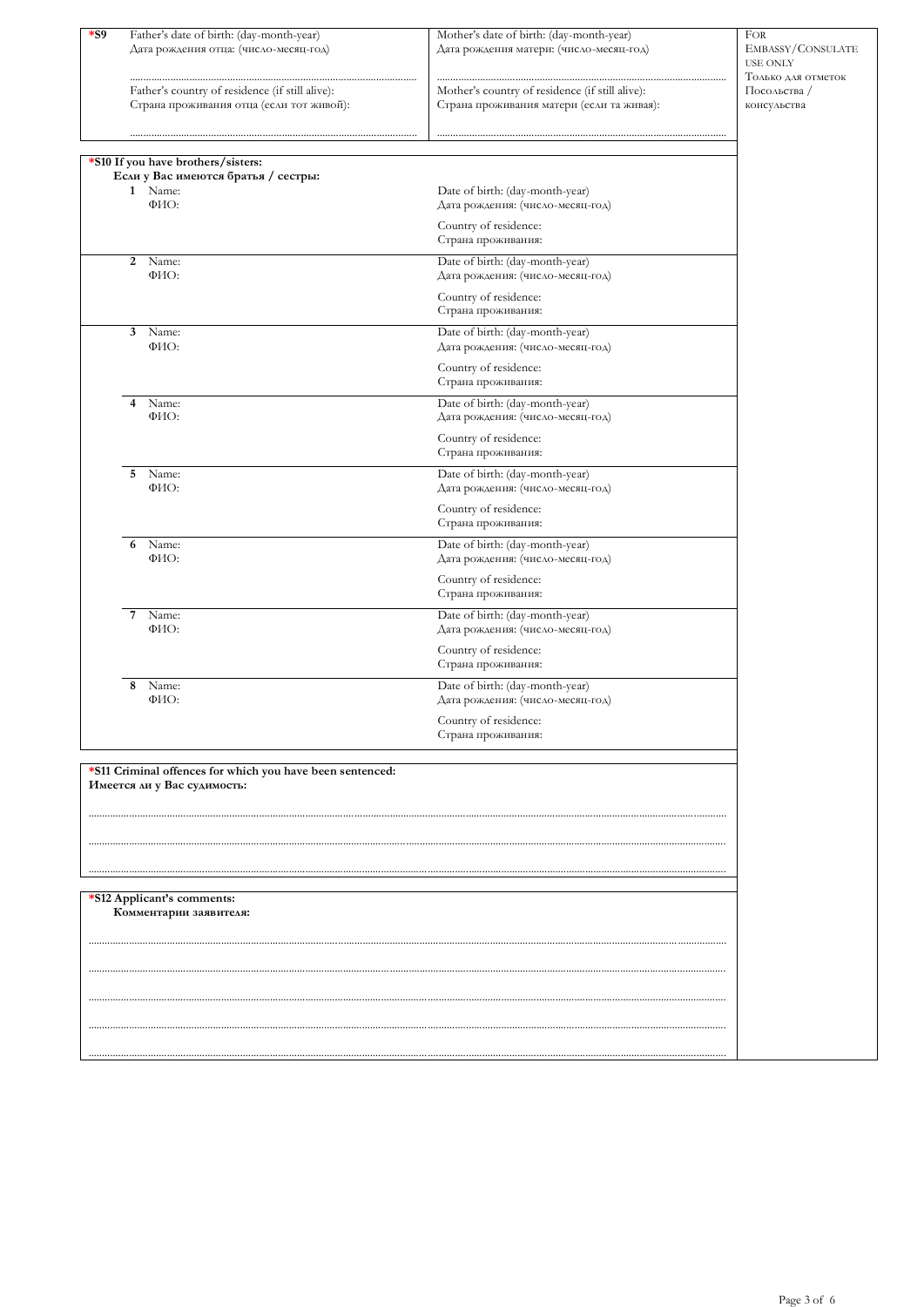| <b>S13</b> | I hereby solemnly declare under section 161 of the Danish Penal Code, cf. section 40 of the Danish Aliens Act, and sections                                                                                                                           |  |
|------------|-------------------------------------------------------------------------------------------------------------------------------------------------------------------------------------------------------------------------------------------------------|--|
|            | 59 and 60 of the Danish Aliens Act, that all information supplied by me on the Schengen Visa application form and on this                                                                                                                             |  |
|            | supplement application form is true and complete. If that is not the case, I am liable to a fine, imprisonment for up to four                                                                                                                         |  |
|            | months or, under aggravating circumstances, to imprisonment for up to two years, in which event I will moreover have to                                                                                                                               |  |
|            | compensate the Danish state for the costs and expenditure incurred by it in consequence of the incorrect information<br>stated.                                                                                                                       |  |
|            | I also consent to letting the relevant authorities make enquiries about my entirely private affairs for the purpose of enabling                                                                                                                       |  |
|            | them to deal with my application, including enquiries about any previous criminal offences and about family ties, and allow                                                                                                                           |  |
|            | them to obtain information from other Danish and foreign public authorities, including the police authorities, about                                                                                                                                  |  |
|            | documents submitted by me in support of my application.                                                                                                                                                                                               |  |
|            | I moreover consent to letting documents and information submitted by me in support of my application about my entirely                                                                                                                                |  |
|            | private affairs be passed on to the said authorities for the purpose of dealing with my application, and allow them to check                                                                                                                          |  |
|            | the genuineness of such documents.<br>I moreover consent to letting those authorities which receive enquiries from the Danish Immigration Service for the                                                                                             |  |
|            | purpose of considering my application, obtain information about my entirely private affairs in order for them to reply to                                                                                                                             |  |
|            | such enquiries. Finally, I give my consent to my passport being stamped in connection with handing in the application                                                                                                                                 |  |
|            | forms.                                                                                                                                                                                                                                                |  |
|            | In accordance with the Danish Act on the Treatment of Personal Information, Danish authorities are obliged to notify you                                                                                                                              |  |
|            | of any registration of information which you supply in connection with the treatment of the case about your visa. The                                                                                                                                 |  |
|            | information which you have supplied in connection with your application for a visa will be registered in the Common<br>Electronic Visa System. The Common Electronic Visa System is a computerized register for which the Danish Immigration          |  |
|            | Service is responsible. All relevant information which you supply subsequently about your case regarding your visa, will also                                                                                                                         |  |
|            | be registered in the Common Electronic Visa System.                                                                                                                                                                                                   |  |
|            | The information will be used in connection with the consideration of issues regarding your stay in Denmark, and the Danish                                                                                                                            |  |
|            | Ministry of Foreign Affairs (investigation of cases or control), Police (investigation of cases or control) and the Ministry of                                                                                                                       |  |
|            | Refugee, Immigration and Integration Affairs (dealing with complaints) will be able to obtain the information registered in                                                                                                                           |  |
|            | the Common Electronic Visa System about you which they need for the consideration of your case. Other relevant                                                                                                                                        |  |
|            | authorities or organizations may receive information about you from the Common Electronic Visa System if they need it for<br>their consideration of issues relating to your stay in Denmark.                                                          |  |
|            | You are obliged to provide the information required for the assessment of whether you can be issued with a visa. If you do                                                                                                                            |  |
|            | not provide all the relevant information you risk being fined or, under aggravating circumstances, sentenced to                                                                                                                                       |  |
|            | imprisonment for up to two years. You risk also not getting your visa. You are entitled to right of access to the information                                                                                                                         |  |
|            | about you in the Common Electronic Visa System. Inquiries about this can be addressed to the Danish Immigration Service,                                                                                                                              |  |
|            | Ryesgade 53, DK-2100 Copenhagen Ø, Denmark.                                                                                                                                                                                                           |  |
|            | The immigration authorities may decide that you have to deposit your passport for the purpose of the processing of your                                                                                                                               |  |
|            | application. The information and documents provided by you in connection with your application may be passed on to the<br>Danish Intelligence Services and the Danish Prosecution Service, cf. section 45 a of the Aliens Act. The information can be |  |
|            | used by the prosecution service for assessing whether there is a basis for charging you with offences committed in Denmark                                                                                                                            |  |
|            | or abroad.                                                                                                                                                                                                                                            |  |
|            | Documents submitted in support of the application must be translated into Danish, Swedish, Norwegian, English, French                                                                                                                                 |  |
|            | or German before you hand in the application. Thus, if the documents have been translated into one of these languages                                                                                                                                 |  |
|            | before the visa application is submitted, this may help shorten the case processing time.                                                                                                                                                             |  |
|            | Настоящим я официально заявляю, что согласно разделу 161 Уголовного Кодекса Дании, разделу 40 Закона об                                                                                                                                               |  |
|            | иностранцах и разделам 59 и 60 Закона об иностранцах, вся информация, заявленная мною в анкете на получение                                                                                                                                           |  |
|            | Шенгенской визы и в данной анкете дополнительной информации является правдивой и полной. В противном я                                                                                                                                                |  |
|            | буду оштрафован, подлежу тюремному заключению на срок до 4 месяцев, при отягчающих обстоятельствах - на                                                                                                                                               |  |
|            | срок до 2 лет, и в этом случае я также должен буду компенсировать датскому государству затраты и расходы,                                                                                                                                             |  |
|            | понесенные им, в связи с указанием мной неверной информации.                                                                                                                                                                                          |  |
|            | Я также согласен разрешить соответствующим властям запрашивать информацию о моей частной жизни с тем,<br>чтобы они могли обработать мою анкету, включая запросы о предыдущих судимостях и семейных связях, а также                                    |  |
|            | разрешаю им получать информацию от других датских и зарубежных государственных властей, включая                                                                                                                                                       |  |
|            | правоохранительные органы, о документах, предоставленных мною для оформления моей анкеты.                                                                                                                                                             |  |
|            | Кроме того, я даю согласие на то, чтобы документы и информация о моей частной жизни, предоставленная мною                                                                                                                                             |  |
|            | для оформления моей анкеты, были переданы вышеупомянутым властям с целью рассмотрения моей анкеты, а                                                                                                                                                  |  |
|            | также разрешаю им проверять аутентичность подобных документов.                                                                                                                                                                                        |  |
|            | Кроме того, я даю согласие на то, чтобы власти, которые получат запросы от Датской Иммиграционной Службы с<br>целью рассмотрения моей анкеты, могли получать информацию о моей частной жизни с тем, чтобы они были в                                  |  |
|            | состоянии отвечать на подобные запросы. Я также даю согласие на то, чтобы в мой паспорт вносилась отметка о                                                                                                                                           |  |
|            | рассмотрении прошения о визе.                                                                                                                                                                                                                         |  |
|            | Согласно датскому Закону о рассмотрении частной информации, датские власти должны уведомить Вас о любой                                                                                                                                               |  |
|            | регистрации информации, которую Вы предоставляете в связи с рассмотрением Вашего дела о получении визы.                                                                                                                                               |  |
|            | Информация, которую Вы предоставили в связи с подачей визовой анкеты, будет зарегистрирована в Общей                                                                                                                                                  |  |
|            | Электронной Визовой Системе. Общая Электронная Визовая Системы - это компьютеризованный регистр, за<br>который отвечает Датская Иммиграционная Служба. Вся соответствующая информация, которую Вы                                                     |  |
|            | предоставляете по делу о получении визы, также будет зарегистрирована в Общей Электронной Визовой Системе.                                                                                                                                            |  |
|            | Информация будет использована в связи с рассмотрением вопросов, касающихся Вашего пребывания в Дании.                                                                                                                                                 |  |
|            | Министерство Иностранных Дел Дании (расследование дел или контроль), полиция (расследование дел или                                                                                                                                                   |  |
|            | контроль), а также Министерство по делам беженцев, иммиграции и интеграции (рассмотрение жалоб) смогут                                                                                                                                                |  |
|            | получить о Вас информацию в Общей Электронной Визовой Системе, которая им необходима для рассмотрения                                                                                                                                                 |  |
|            | Вашего дела. Другие соответствующие власти и организации смогут получить о Вас информацию из Общей                                                                                                                                                    |  |
|            | Электронной Визовой Системы, если таковая им потребуется для рассмотрения вопросов относительно Вашего<br>пребывания в Дании.                                                                                                                         |  |
|            | Вы должны предоставить информацию необходимую для принятия решения о выдаче Вам визы. Если Вы не                                                                                                                                                      |  |
|            | предоставите всю необходимую информацию, Вас могут оштрафовать или, при отягчающих обстоятельствах,                                                                                                                                                   |  |
|            | приговорить к тюремному заключению на срок до двух месяцев. Вам также могут отказать в выдаче визы. Вы                                                                                                                                                |  |
|            | имеет право на доступ к информации о Вас в Общей Электронной Визовой Системе. Запросы по данному вопросу                                                                                                                                              |  |
|            | могут быть адресованы Датской Иммиграционной Службе по адресу: Ryesgade 53, DK-2100 Copenhagen Ø.                                                                                                                                                     |  |
|            | Иммиграционные власти могут принять решение о том, что Вы должны сдать в залог Ваш паспорт с целью<br>обработки Вашей анкеты. Информация и документы, предоставленные Вами в связи с Вашей визовой анкетой,                                           |  |
|            | могут быть переданы Датской Службе Внешней Разведке и Датской Прокурорской Службе, согласно разделу 45                                                                                                                                                |  |
|            | Закона об иностранцах. Информация может быть использована прокурорской службой для принятия решения о                                                                                                                                                 |  |
|            | наличии основания для вынесения Вам обвинения в совершении преступлений в Дании или за ее пределами.                                                                                                                                                  |  |
|            | Документы, переданные для оформления визы должны быть переведены на датский, шведский, норвежский,                                                                                                                                                    |  |
|            | английский, французский или немецкий языки перед подачей заявления. Если документы переведены на один из                                                                                                                                              |  |
|            | языков перед подачей заявления, то это будет способствовать ускорению оформления визы.                                                                                                                                                                |  |
|            |                                                                                                                                                                                                                                                       |  |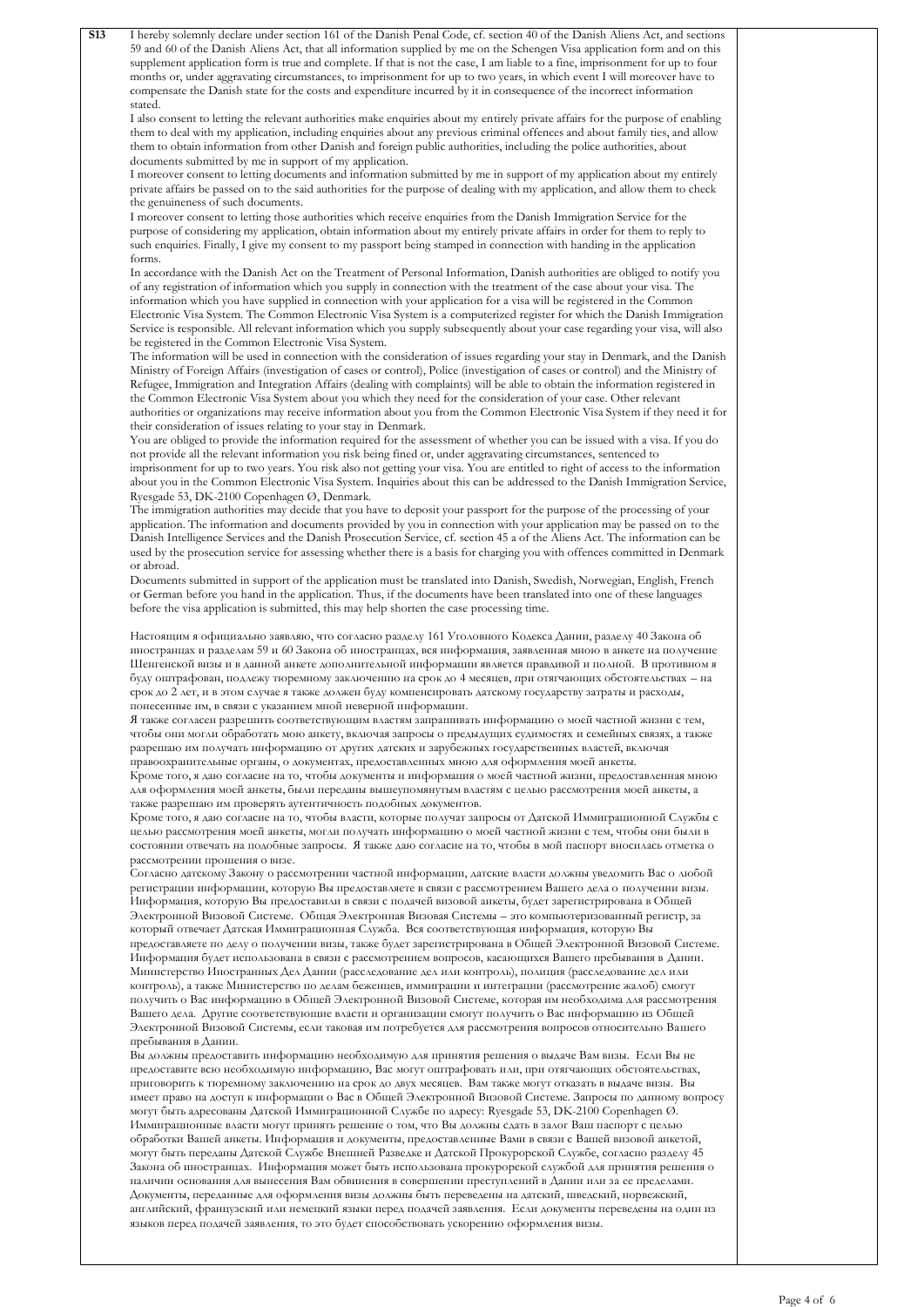**\*S14 The information stated in this box does not apply in cases where Denmark is processing the visa application on behalf of other Schengen countries. Furthermore the information does not apply to family members of EU/EEA citizens (spouse, child or dependent ascendant), unless you are a family member of a Danish citizen:**

**Информация, указанная в данном пункте не относится к случаям, в которых Дания рассматривает прошение о визе от лица других стран Шенгена. Помимо этого данная информация не относится к членам семей граждан ЕС и Европейской Экономической Зоны (супруг/супруга, дети или родственник по восходящей линии), если только Вы не являетесь членом семи гражданина Дании:**

You will not be able to obtain a visa from the Danish authorities for a period of five years, unless warranted by exceptional circumstances, if you have entered Denmark on a visa and stay in Denmark or another Schengen country for more than one month beyond the period indicated in the visa, without the requisite permit.

If you have entered Denmark on a visa and stay in Denmark or another Schengen country for up to one month beyond the period indicated in the visa, without the requisite permit, you will not be able to obtain a visa from the Danish authorities for a period of three years, unless warranted by exceptional circumstances.

However, the above will not apply if you can provide documentary evidence that the extension of the period indicated in the visa is due to circumstances beyond your control.

Moreover if you are expelled from Denmark; if you submit an application for asylum in Denmark or another Schengen country; or - as a main rule - if you submit an application for a residence permit in Denmark, you will not be able to obtain a visa from the Danish authorities for a period of five years.

In connection with its processing of the visa application, the Danish Immigration Service may require your host/sponsor in Denmark to provide financial security for payment of an amount of DKK 50,000. As from 2005, this amount will be adjusted every year on 1 January.

If you have entered Denmark on a visa and stay in Denmark or another Schengen country for more than one month beyond the period indicated in the visa, without the requisite permit, the full amount provided by the host/sponsor as financial security will fall due for payment. If you overstay for up to one month beyond the period indicated in the visa, half the amount will fall due for payment, and the balance will be released. The amount does not fall due for payment if the extension is due to circumstances beyond your control, and you can document this.

Moreover, the financial security will fall due for payment if you are expelled from Denmark, if you submit an application for asylum in Denmark or another Schengen country, or if you submit an application for a residence permit in Denmark. However, the security does not fall due if you have submitted such an application because you have become employed or been offered employment within a profession where a shortage of qualified manpower exists (the positive list).

Датские власти не могут выдать Вам визу в течение пяти лет (за исключением особых обстоятельств), если Вы приехали в Данию по визе и остались в Дании или в другой стране Шенгена более чем на месяц после истечения срока, указанного в визе, без необходимого на то разрешения.

Если Вы приехали в Данию по визе и остались в Дании или в другой стране Шенгена не более чем на месяц после истечения срока действия визы, без необходимого на то разрешения, датские власти не смогут выдать Вам визу в течении трех лет, за исключением особых обстоятельств.

Как обычно, вышеуказанное не имеет силы, если Вы можете предоставить письменное подтверждение того, что превышение срока пребывания, указанного в визе, обусловлено обстоятельствами, которые находились вне Вашего контроля.

Помимо этого, если Вы выдворены из Дании; если Вы подаете прошение о предоставлении убежища в Дании или другой стране Шенгена; или – как основное правило – если Вы подаете прошение о предоставлении вида на жительство, то датские власти не смогут предоставить Вам визу в течении пяти лет.

В связи с рассмотрением прошения на предоставление визы Датская Иммиграционная Служба может потребовать, чтобы приглашающая Вас сторона/спонсор предоставил экономическую гарантию в размере 50, 000 тысяч датских крон. С 2005 года размер данной суммы будет устанавливаться каждый год 1 января.

Если Вы прибыли в Данию по визе и остановились в Дании или другой стране Шенгена сроком более чем на один месяц с момента истечения срока действия визы, без соответствующего на то разрешения, вышеуказанная сумма предоставленная приглашающей стороной/спонсором в качестве экономической гарантии, должна будет выплачена полностью. Если Вы превысите пребывание не более чем на один месяц после истечения срока действия визы, то половина указанной суммы должна быть предоставлена к выплате, остаток суммы будет освобожден от уплаты. Данная суммы не подлежит к уплате, если превышение срока пребывания обусловлено

обстоятельствами, которые находились вне Вашего контроля, и Вы имеете письменное подтверждение этому. Помимо этого, экономическая гарантия должна быть выплачена, если Вы подлежите выдворению из Дании, если Вы подаете прошение о предоставлении убежища в Дании или другой стране Шенгена, или если Вы подаете прошение о предоставлении вида на жительство в Дании.

Как обычно, данная сумма не является обязательно для уплаты, если Вы подали прошение в связи с устройством Вас на работу, или если Вам была предложена работа, где присутствует нехватка рабочей силы (positive list).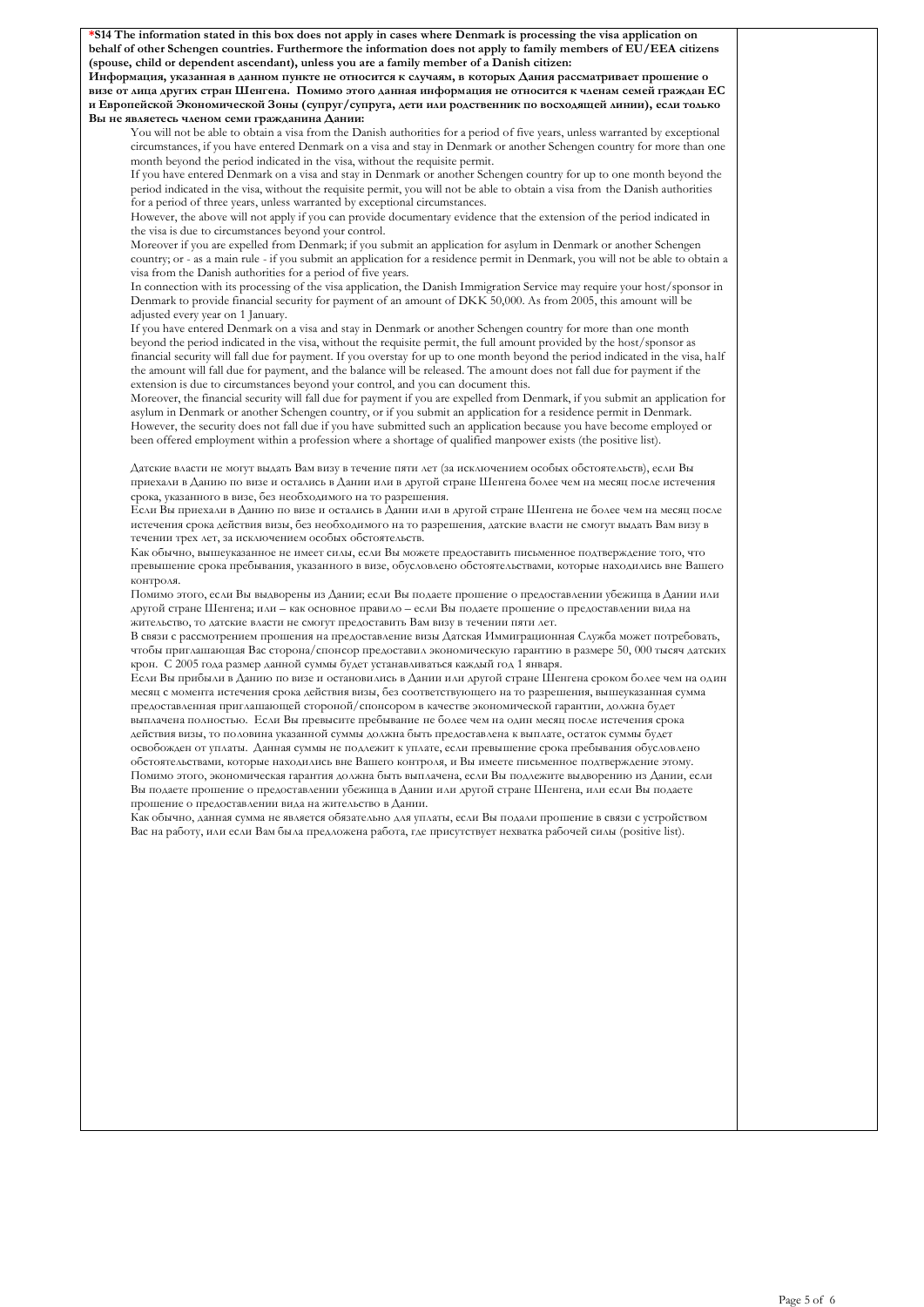| Место и число                                                                                                                                                                                                                                                                                                                      | Подпись (для несовершеннолетних подпись<br>опекуна/попечителя)                                                                                                                                                                                                                                                                                                                                                                                                                                                                                                                                                                                                                                                                                                                                                                                                                                                                                                                                                                                                                                                                                                                                                                                                                                                                                                                                                                                                                                                                                                                                                                                                                                                                                                                                                                                                                                                                                                                                                                                                                                                                                                              |  |
|------------------------------------------------------------------------------------------------------------------------------------------------------------------------------------------------------------------------------------------------------------------------------------------------------------------------------------|-----------------------------------------------------------------------------------------------------------------------------------------------------------------------------------------------------------------------------------------------------------------------------------------------------------------------------------------------------------------------------------------------------------------------------------------------------------------------------------------------------------------------------------------------------------------------------------------------------------------------------------------------------------------------------------------------------------------------------------------------------------------------------------------------------------------------------------------------------------------------------------------------------------------------------------------------------------------------------------------------------------------------------------------------------------------------------------------------------------------------------------------------------------------------------------------------------------------------------------------------------------------------------------------------------------------------------------------------------------------------------------------------------------------------------------------------------------------------------------------------------------------------------------------------------------------------------------------------------------------------------------------------------------------------------------------------------------------------------------------------------------------------------------------------------------------------------------------------------------------------------------------------------------------------------------------------------------------------------------------------------------------------------------------------------------------------------------------------------------------------------------------------------------------------------|--|
| S17 Place and date                                                                                                                                                                                                                                                                                                                 | S18 Signature (for minors, signature of custodian/guardian)                                                                                                                                                                                                                                                                                                                                                                                                                                                                                                                                                                                                                                                                                                                                                                                                                                                                                                                                                                                                                                                                                                                                                                                                                                                                                                                                                                                                                                                                                                                                                                                                                                                                                                                                                                                                                                                                                                                                                                                                                                                                                                                 |  |
| decision.<br>The Danish Mission may reject the application if you do not give such a consent.<br>В случаях относительно выплаты экономической гарантии предоставляемой приглашающей меня<br>относительно дела о выплате экономической гарантии.<br>возможной апелляцией по вынесенному решению.<br>$□$ Yes/ $∧$ a<br>$\Box$ No/Her | the Ministry of Refugee, Immigration and Integration Affairs in the event of any appeal against a decision made by the<br>Danish Immigration Service regarding payment of the security. My consent means that my host/sponsor or his or her<br>representative may gain access to confidential information about my private affairs. Moreover, my consent involves that in<br>connection with considering an appeal, the Ministry of Refugee, Immigration and Integration Affairs may pass on to my<br>host/sponsor or a representative of my host/sponsor any information relating to a case about payment of security.<br>At the same time, I consent to the Danish Immigration Service submitting the documents in a case concerning the payment<br>of security to the Ministry of Refugee, Immigration and Integration Affairs in connection with any appeal against such a<br>стороной/спонсором, я даю свое согласие на то, чтобы Датская Иммиграционная Служба и Министерство по<br>делам беженцев, иммиграции и интеграции, может по запросу предоставлять приглашающей стороне/спонсору<br>или лицу, представляющему приглашающую сторону/спонсора любую информацию по подобному делу. Я также<br>даю свое согласие на то, чтобы подобная информация могла быть направлена в Министерство по делам беженцев,<br>иммиграции и интеграции в случае подачи апелляции по решению, вынесенному Датской Иммиграционной<br>Службой относительно выплаты суммы экономической гарантии. Мое согласие означает, что приглашающая<br>сторона/спонсор или его/ее представитель могут получить доступ к конфиденциальной информации о моей<br>личной жизни. Помимо этого, в случае рассмотрения апелляции мое согласие позволяет Министерству по делам<br>беженцев, иммиграции и интеграции передавать приглашающей стороне/спонсору любую информацию<br>Вместе с тем я даю свое согласие на то, что Датская Иммиграционная Служба направит документы по делу<br>относительно выплаты экономической гарантии в Министерство по делам беженцев, иммиграции и интеграции с<br>Датская Миссия имеет право отклонить прошение, если Вы отказываетесь предоставить подобное согласие. |  |
| *S16 The information stated in this box does not apply in cases where Denmark is processing the visa application on<br>citizens (spouse, child or dependent ascendant), unless you are a family member of a Danish citizen:<br>линии), если только Вы не являетесь членом семи гражданина Дании:                                   | behalf of other Schengen countries. Furthermore the information does not apply to family members of EU/EEA<br>Информация, указанная в данном пункте не относится к случаям, в которых Дания рассматривает прошение о<br>визе от лица других стран Шенгена. Помимо этого данная информация не относится к членам семей<br>граждан ЕС и Европейской Экономической Зоны (супруг/супруга, дети или родственник по восходящей<br>In a case regarding payment of the security provided by my host/sponsor, I consent that the Danish Immigration Service<br>and the Ministry of Refugee, Immigration and Integration Affairs may, on request, pass on to the host/sponsor or a person<br>representing the host/sponsor any information relating to such case. I also consent to such information being passed on to                                                                                                                                                                                                                                                                                                                                                                                                                                                                                                                                                                                                                                                                                                                                                                                                                                                                                                                                                                                                                                                                                                                                                                                                                                                                                                                                                               |  |
| конфиденциальную информацию о моей личной жизни.<br>$\Box$ Yes/ $\Diamond$ a $\Box$ No/Her                                                                                                                                                                                                                                         | I consent to my host/sponsor in Denmark receiving information about the outcome of the case on request, including a<br>copy of the decision, and about the progress of the case. My consent means that my host/sponsor may receive confidential<br>information about my private affairs. Я даю свое согласие на то, чтобы приглашающая сторона/спонсор в Дании<br>получал по запросу информацию о результатах дела, включающую копию решения, а также информацию о<br>развитии дела. Мое согласие подразумевает, что приглашающая сторона/спонсор имеет право получать                                                                                                                                                                                                                                                                                                                                                                                                                                                                                                                                                                                                                                                                                                                                                                                                                                                                                                                                                                                                                                                                                                                                                                                                                                                                                                                                                                                                                                                                                                                                                                                                      |  |
| *S15 The information stated in this box does not apply in cases where Denmark is processing the visa application on<br>citizens (spouse, child or dependent ascendant), unless you are a family member of a Danish citizen:<br>линии), если только Вы не являетесь членом семи гражданина Дании:                                   | behalf of other Schengen countries. Furthermore the information does not apply to family members of EU/EEA<br>Информация, указанная в данном пункте не относится к случаям, в которых Дания рассматривает прошение о<br>визе от лица других стран Шенгена. Помимо этого данная информация не относится к членам семей<br>граждан ЕС и Европейской Экономической Зоны (супруг/супруга, дети или родственник по восходящей                                                                                                                                                                                                                                                                                                                                                                                                                                                                                                                                                                                                                                                                                                                                                                                                                                                                                                                                                                                                                                                                                                                                                                                                                                                                                                                                                                                                                                                                                                                                                                                                                                                                                                                                                    |  |
| Датской Иммиграционной Службой во всех случаях будет рассмотрено, является ли документация для<br>когда обозначен Ваш отъезд из зоны Шенгена.<br>Denmark.                                                                                                                                                                          | своевременного отъезда из зоны Шенгена достаточной. Датская Иммиграционная Служба признает документацию<br>для возвращения достаточной, если Вы лично придете в соответствующую Миссию Дании, которая имеет право<br>принимать прошения о визе, и предъявите Ваш паспорт, билет, корешок посадочного талона и т.д. с того времени,<br>Датская Иммиграционная Служба может – в соответствии с обстоятельствами – признать, что Ваше возвращение<br>подтверждено соответствующим образом, если Вы пришлете копию первой страницы Вашего паспорта с личной<br>информацией, копию страниц паспорта с отметками о въезде и выезде, а также Ваш билет и корешок посадочного<br>талона, по адресу Датской Иммиграционной Службы: Udlændingestyrelsen, Ryesgade 53, DK-2100 Copenhagen Ø,                                                                                                                                                                                                                                                                                                                                                                                                                                                                                                                                                                                                                                                                                                                                                                                                                                                                                                                                                                                                                                                                                                                                                                                                                                                                                                                                                                                           |  |
| визы, и не существует других причин, по которым данная сумма может быть востребована к уплате.                                                                                                                                                                                                                                     | Сумма экономической гарантии, предоставленная приглашающей стороной/спонсором, будет освобождена от<br>уплаты, если Вы можете документировать, что Вы покинули зону Шенгена не позднее срока окончания действия                                                                                                                                                                                                                                                                                                                                                                                                                                                                                                                                                                                                                                                                                                                                                                                                                                                                                                                                                                                                                                                                                                                                                                                                                                                                                                                                                                                                                                                                                                                                                                                                                                                                                                                                                                                                                                                                                                                                                             |  |
| within the period of the visa and have not otherwise given cause for payment of the financial security.<br>stub, etc., from which the time of your departure from the Schengen area appears.<br>Service: Udlændingestyrelsen, Ryesgade 53, DK-2100 Copenhagen Ø, Denmark.                                                          | The financial security provided by your host/sponsor will be released if you document that you have left the Schengen area<br>In all cases, the Danish Immigration Service will consider whether the documentation for timely departure from the<br>Schengen area is adequate. The Danish Immigration Service will consider your return to be adequately documented if you<br>appear in person at a Danish Mission authorized to receive visa applications and present your passport, ticket, boarding card<br>The Danish Immigration Service may - according to circumstances - also consider your return to be adequately documented<br>if you send a copy of the first pages of your passport with your personal data and a copy of the pages with the relevant entry<br>and departure stamps as well as your ticket and the original boarding card stub by mail direct to the Danish Immigration                                                                                                                                                                                                                                                                                                                                                                                                                                                                                                                                                                                                                                                                                                                                                                                                                                                                                                                                                                                                                                                                                                                                                                                                                                                                        |  |